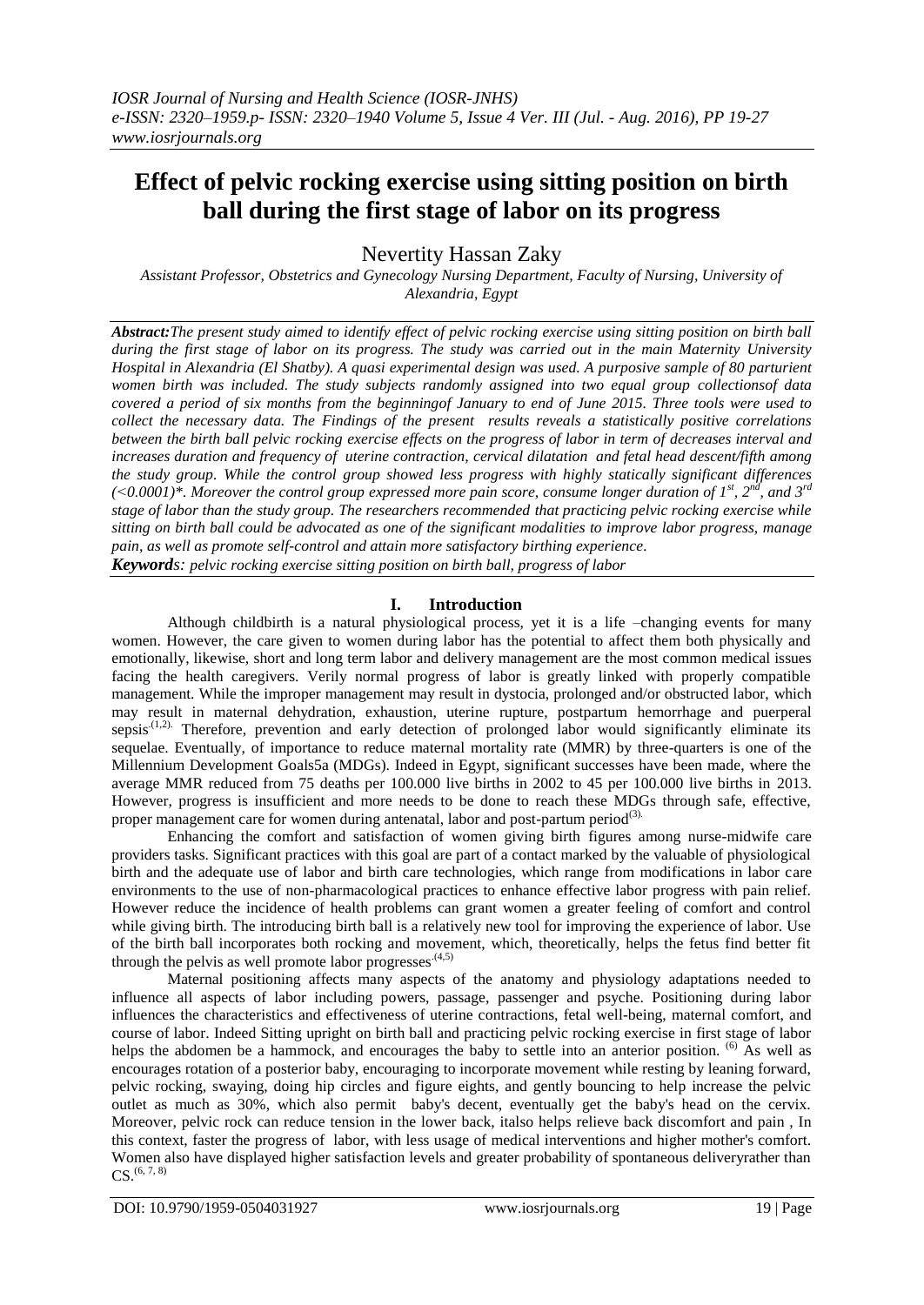## **Significance of the study**

Most of the women are giving birth in health-care facilities in lying down position on the bed which is rooted as convenience methods by health care providers, which is not based on scientific research. Nowadays confinement is practiced by risk-focused management., it is unusual for a woman to be connected to a fetal monitor and intravenous (IV), further risk factors whichdetected during the intrapartum period relying on immobilization make many women potential candidates for induction of labor, assisted vaginal births, and Caesarean section. Today, 52 percent of women in Egypt give birth by C-section, according to 2014Demographic and Health Survey (DHS). That rate is 3.5 times higher than it should be, considering the World Health Organization has set the target C-section rate at 15 percent. However, the rate of C-sections has nearly doubled since the last DHS survey in 2008, when it was estimated to be 27 percent. In contrast, the choice of movements sitting in birth ball and practice pelvic rocking exercise can play a key role as a noninvasive and non-pharmacological method of pain relief an increase sense of control, empowerment of women, as well as enhancing the positive birth experience by achieving good maternal and fetal outcome rising in the forthcoming years<sup> $(8,9)$ </sup>

### **Aim of the study**

Assess the effect of pelvic rocking exercise using sitting position on the birth ball during the first stage of labor on its progress.

### **Research hypothesis** :

- 1. Parturient women who follow up pelvic rocking exercise using sitting position on the birth ball during the first stage exhibits more strong uterine contractions than those who didn't assume such intervention
- 2. Parturient women who follow up pelvic rocking exercise using sitting position on the birth ball during the first stage exhibits faster cervical dilatation and effacement than those who didn'tassume such intervention
- 3. -Parturient women who follow up pelvic rocking exercise using sitting position on the birth ball during the first stage exhibits faster fetal head descent than those who didn't assume such intervention
- 4. Parturient women who follow up pelvic rocking exercise using sitting position on the birth ball during the first stage exhibits shorter duration of the three stages of labor than those who didn't assume such intervention

## **II. Materials AndMethod**.

## **Research design**

A quasi experimental design was utilized in this study.

### **Materials**

### **Setting** :

This study was executed at the Labor and Delivery Unit at El-Shatby Maternity University Hospital in Alexandria.

#### **Subjects**:

A purposive sampling technique was used in collecting the data. A total of 80 parturient women. The subjects were assigned randomly into two equal groups. A study group (40 parturient women) and control group (40) .Sample size has been calculated using the following equation: N=  $(z2 \times p \times q)/D2$  at CI 95% and power 80%. The minimum sample size for this study was 36 in each grouping) primipara, at the active phase, 1st stage of labor. The inclusion criteria included aged between 20-34years, nulliparous, full term, with a normal course of pregnancy, a single, a live fetus in cephalic presentation, with spontaneous onset of labor, free from any medical and obstetrical diseases, and accepting to participate in the study. The exclusion criteria were as follows: 1) medical problems or pregnancy-related complications during the study; 2) abnormal fetal presentation (during the study or labor); 3) childbirth before 36 weeks or after 42 weeks of gestation; 4) maternal weight of  $\geq 90$  kg during the study or labor; 5) neonatal weight of either  $\geq 4000$  g or  $\lt 2500$  g; 6) diagnosis of cephalo-pelvic disproportion. Some participants (14) were removed from the study for various reasons including emergency caesarean section (5), epidural anesthesia (2),receivedoxytocin (n=4),premature rupture of membrane (3)

### **Tools:**

Three tools were used in this study, as follows.

**Tool I: Socio- demographic and reproductive data structure interview schedule questionnaire**.This part was designed and used by the researchers to collect data about the subjects' general characteristics such as age, level of education, as well as their reproductive history.

## **Tool II: "The Partograph**"(10)

This tool was adapted and used by WHO  $1994^{(10)}$  to measure the progress of labor in term of cervical dilatation, effacement, descent of the fetal head, uterine contraction progress (duration, frequency, interval and intensity) fetal heart rate, duration of first, second and third stage of labor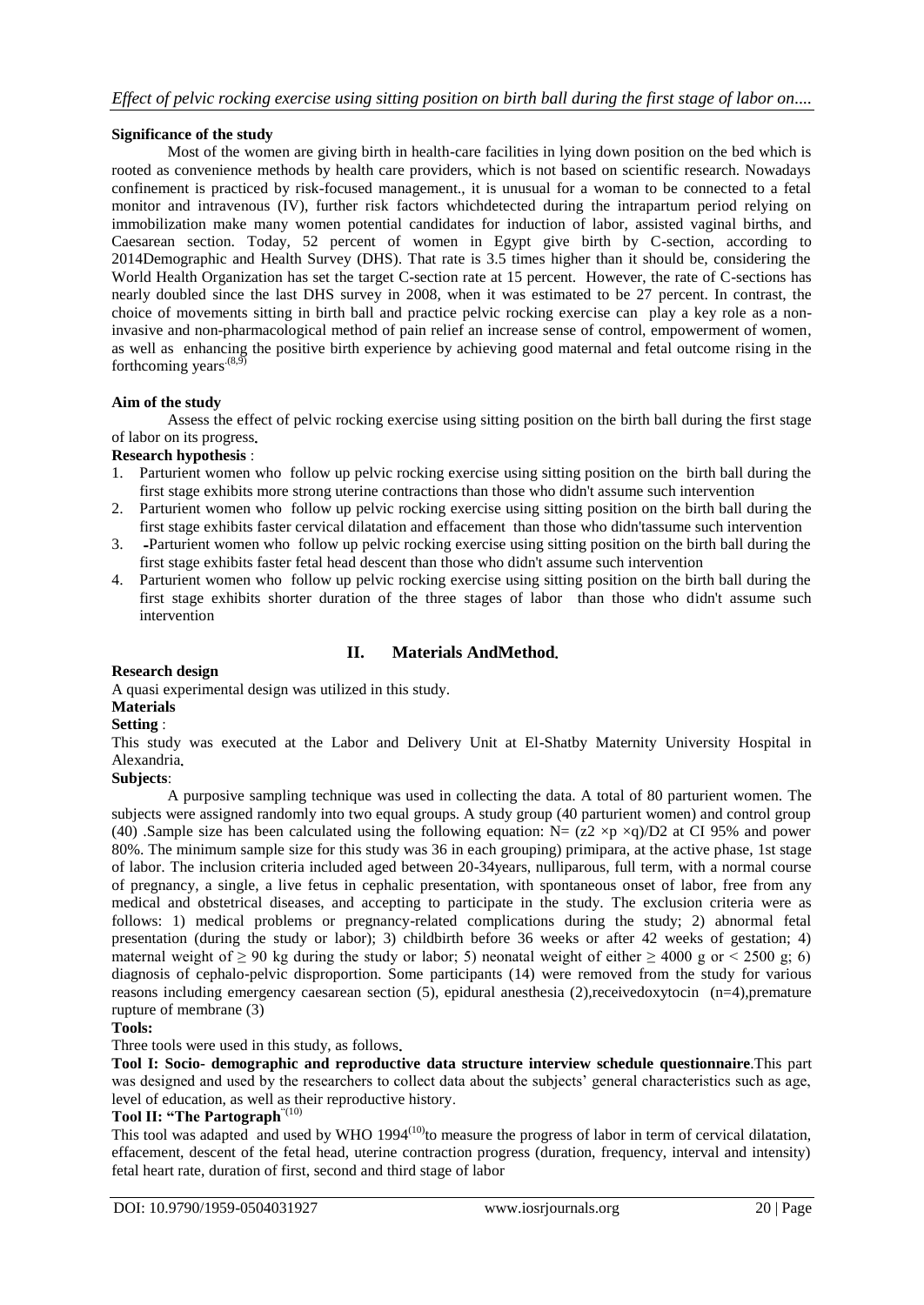## **Cardiotocography (CTG)** wasused to monitor fetal heart count. As well as uterine contraction (frequency, and intensity)

## Tool three: Visual analog pain intensityscale (VAS).<sup>(11)</sup>

It is a standardized linear scale developed by MeCaffery and Pasero (1999) it was adopted and used by the researcher to assess the severity of pain before and after intervention. It is a self- reported 10 cm a horizontal line which represents the subjective estimation of painintensity, It is a self-report device consisting of the line used for of pain intensity. It comprises 0-10 point numerical scale, the two opposite ends representing no pain to severe pain as follows:No pain,(0) Mild pain(<4), Moderate pain(4-6), Sever pain( 7-10).

## **Methods**:

- 1. Approval was obtained from the ethical committee of the faculty of nursing- Alexandria University and the responsible authorities of the study settings.
- 2. Tool 1 was developed by the researcher after the extensive review of the relevant and recent literature. While tool II& III was adapted and used by the researcher. Their content validity was assessed by 5 experts in the related field of Obstetric and Gynecologic Nursing and Obstetric Medicine. Tool III reliability was calculated on the basis of an expected correlation coefficient of 0.80 indicating reliability, a significance level of 0.05, a power of 0.90 and testing against the null hypothesis of a correlation coefficient of 0.5.
- 3. A pilot study was carried out on 8 of parturient women served to ensure clarity, feasibility, applicability, and time needed for data collection. Based on the pilot results; there was no need for amendment in the tools. The subjects of the pilot were excluded from the main study sample. Data collection covered a period ofsix months, from the begin of January to end of June 2015.

### **The study was conducted in three phases**:

## **A-**-**Pre assessment phase**:

The researcher screens all parturient women for primipara in the active stage of labor 4cm and meets the eligible criteria were included in the study, consecutive sample was solicited. Then they were individually interviewed by the researcher to collect the basic data using (tool 1) and randomly assigned to either study (40) or control (40) group.

#### **Ethical consideration:**

For each recruited subject the following issues were considered: The nature and purpose of the study were explained to the participated subjects in the study. Securing the subjects informed written consent, keeping the subject's privacy, assuring the subjects of their data confidentiality and used only for the purpose of the study, and the right to withdraw at any time without penalty.

### **B**-**The implementation phase**:

The baseline data, such as uterine contraction (duration, intensity, interval, frequency) cervical dilatation, fetal head descent/fifth were retrieved before commencing the birth ball pelvic rocking exercises for the study group.Each subject in the study group was individually met in the latent phase,meanwhilean explanation of the benefits of setting in the birth ball and video show 10 minutes to gain more confidence on how to do the pelvic rocking exercise during first stage of labor followed by live demonstration on sitting , swaying on birth ball from front to back or side to side and circle and pelvic tilt. After the teaching session, at the beginning of active phase of labor, theparticipants were encouraged to sit practice the all types of birth ball pelvic rocking exercise for 10-20 minute. However, the parturient women were encouraged to sit on the birth ball and follow-up pelvic rocking exercise every hour at least 5-10 minutes up to 10 cm dilatation. In contrast, the women in the control group were not receiving education or actual demonstration about pelvic rocking exercise.

### **C**-**The evaluation phase** :

Evaluation of the effects of setting in the birth ball and practicing pelvic rocking exercise was measured by assessing the progress of labor every hour in terms of duration, interval, frequency, and intensity of uterine contraction, cervical dilatation, effacement, the descent of fetal head/fifth and pain intensity. Besides the duration of the first, second and third stage of labor for both the study and the control group until the end of the first stage.

### **Statistical analysis**

Statistical analysis was performed using SPSS version 20 for Windows. Percentages, mean, stander deviation and chi-square test, fisher exact test and **t**test to find out the significant difference of the results at 5% which used to find out the variation between the study and control group progress of labor.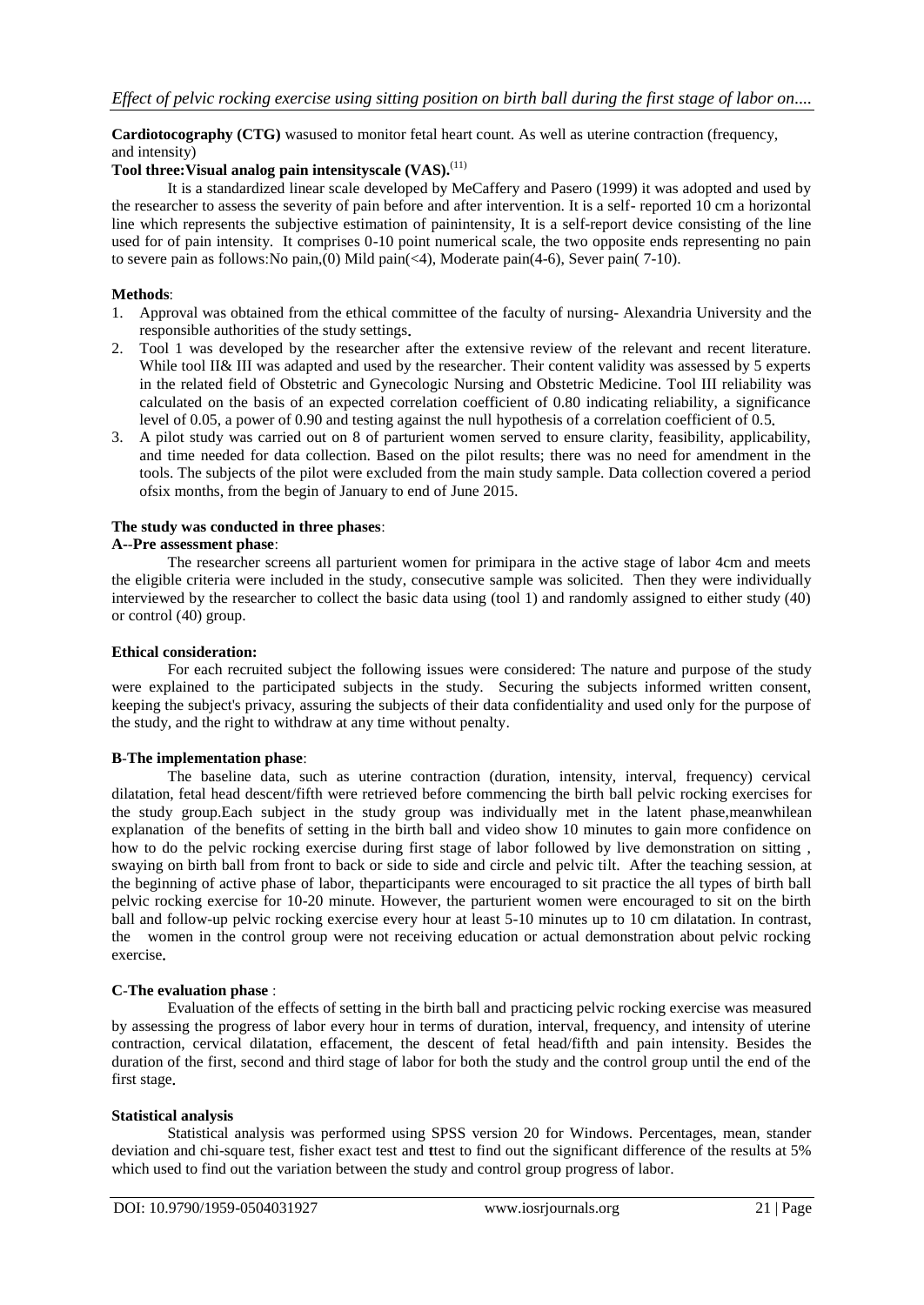# **III. Results**

**Table (1)** indicates an absence of any significant differences between the study and control groups in their age, the level of education, occupation, and residence as well as a number of antenatal visits, and receiving health education regarding labor preparation. Whereas, around half (50% &45%) respectively of both study and control group aged 20-˂25years,while 50%&37.5%respectively of the study and control group were illiterate or just read and write. In addition the majority (87.5% &82.5%) respectively of both group were housewives, likewise sizable proportion 85% &87.5% were urban residents. Almost equal proportions of the study group (45%) and control group (50%) having less than 4 antenatal visits. Moreover, an equal proportion 65%& 62.5% of both the study and control group respectively didn't receive any health education about labor preparation. Furthermore, 70%&72.5% of the study and control group didn't receive any health education about pelvic rocking exercise while sitting on the birth ball in the first stage of labor. However by the 4h hours from intervention all the participant of the study group had already delivered while the control group delivered by the 7th and 8th hours. It is worth to be mentioned that no statistically significant difference was found between the study and control group before and after intervention in the 1st, 2nd, 3rd, 4th hours in relation to their mean fetal heart rate.

**Table (I):** Number and percent distribution of study subjects according to their socio-demographic characteristics and history of  $\epsilon$ 

| characteristics and mistory of current pregnancy |                      |                                    |                      |               |                                 |  |
|--------------------------------------------------|----------------------|------------------------------------|----------------------|---------------|---------------------------------|--|
| Socio-demographic                                | Study group $(n=40)$ |                                    | Control group (4=50) |               | $\mathbf{F}/\gamma 2\mathbf{P}$ |  |
| characteristics                                  | N <sub>0</sub>       | $\mathbf{0}_{\mathbf{0}}^{\prime}$ | N <sub>0</sub>       | $\frac{0}{0}$ |                                 |  |
| Age:                                             | 13                   | 32.5                               | 10                   | 25            | 3.83                            |  |
| $20-$                                            | 20                   | 50                                 | 18                   | 45            | (0.13)                          |  |
| $25 -$                                           | $\overline{7}$       | 17.5                               | 12                   | 30            |                                 |  |
| $30 - 35$                                        |                      |                                    |                      |               |                                 |  |
| Mean &SD                                         | 26.56±4.34           |                                    | $27.89 \pm 63$       |               |                                 |  |
| Level of education:                              |                      |                                    |                      |               | 5.65                            |  |
| Illiterate/Read & write                          | 20                   | 50                                 | 15                   | 37.5          | (0.15)                          |  |
| Primary & preparatory                            | 11                   | 27.5                               | 8                    | 20            |                                 |  |
| Secondary or its equivalent                      | 9                    | 22.5                               | 14                   | 35            |                                 |  |
| University                                       | 0.0                  | 0.0                                | 3                    | 7.5           |                                 |  |
| <b>Occupation:</b>                               |                      |                                    |                      |               |                                 |  |
| Housewife                                        | 35                   | 12.5                               | 33                   | 82.5          | 0.98                            |  |
| Working                                          | 5                    |                                    | $\overline{7}$       | 17.5          | (0.74)                          |  |
| <b>Family type</b>                               |                      |                                    |                      |               | 067                             |  |
| Nuclear                                          | 28                   | 70                                 | 25                   | 62.5          | (0.64)                          |  |
| extended                                         | 12                   | 30                                 | 15                   | 37.5          |                                 |  |
| <b>Residence:</b>                                |                      |                                    |                      |               | 0.23                            |  |
| Urban                                            | 34                   | 85                                 | 35                   | 87.5          | (0.89)                          |  |
| Rural                                            | 6                    | 15                                 | 5                    | 12.5          |                                 |  |
| <b>Week of gestation</b>                         |                      |                                    |                      |               |                                 |  |
| $38 -$                                           | 15                   | 37.5                               | 16                   | 40            | 0.43                            |  |
| $39-$                                            | 12                   | 30                                 | 13                   | 32.5          | (0.85)                          |  |
| 40                                               | 13                   | 32.5                               | 11                   | 27.5          |                                 |  |
| Number of ante natal visit:                      |                      |                                    |                      |               | 1.67                            |  |
| None                                             | 12                   | 30                                 | 11                   | 27.5          | (0.45)                          |  |
| >4                                               | 18                   | 45                                 | 20                   | 50            |                                 |  |
| $4+$                                             | 10                   | 25                                 | 9                    | 22.5          |                                 |  |
| health<br>Receiving<br>education                 |                      |                                    |                      |               | 1.85                            |  |
| about labor preparations                         |                      |                                    |                      |               | (0.16)                          |  |
| Yes                                              | $\overline{c}$       | 5                                  | $\overline{4}$       | 10            |                                 |  |
| N <sub>o</sub>                                   | 26                   | 65                                 | 25                   | 62.5          |                                 |  |
| Not applicable                                   | 12                   | 30                                 | 11                   | 27.5          |                                 |  |
| health<br>education<br>Receiving                 | $\overline{28}$      |                                    | 29                   | 72.5          | 0.01                            |  |
| birth ball with pelvic<br>about                  | 12                   | 70                                 | 11                   | 27.5          | (0.81)                          |  |
| rocking exercise in first stage of               |                      | 30                                 |                      |               |                                 |  |
| labor                                            |                      |                                    |                      |               |                                 |  |
| N <sub>o</sub>                                   |                      |                                    |                      |               |                                 |  |
| Not applicable                                   |                      |                                    |                      |               |                                 |  |

**According to table (2)** the mean duration of uterine contraction in seconds using CTG among the study and the control group was  $(19.45\pm 06.45\& 19.32\pm 08.68)$  before intervention with no statistically significant difference P=0.68), yet after intervention highly statistically significant difference between the study and control group in the1st hour was noticed26.74±07.83, 21.36±09.48, 2nd hour43.78±08.67&24.58±12.46 respectively ,3rd hours, 69.62±07.98&34.78±14.69 respectively and 4th hours 76.82±10.65&45.83±15.48 respectively. As the study group had a higher mean duration of uterine contraction than the control group  $P=$ ˂0.0001.\*The table also clarifies that there was no statistically significant difference between the study and control group, regarding interval of uterine contraction in a minute using CTG, before intervention P=042. In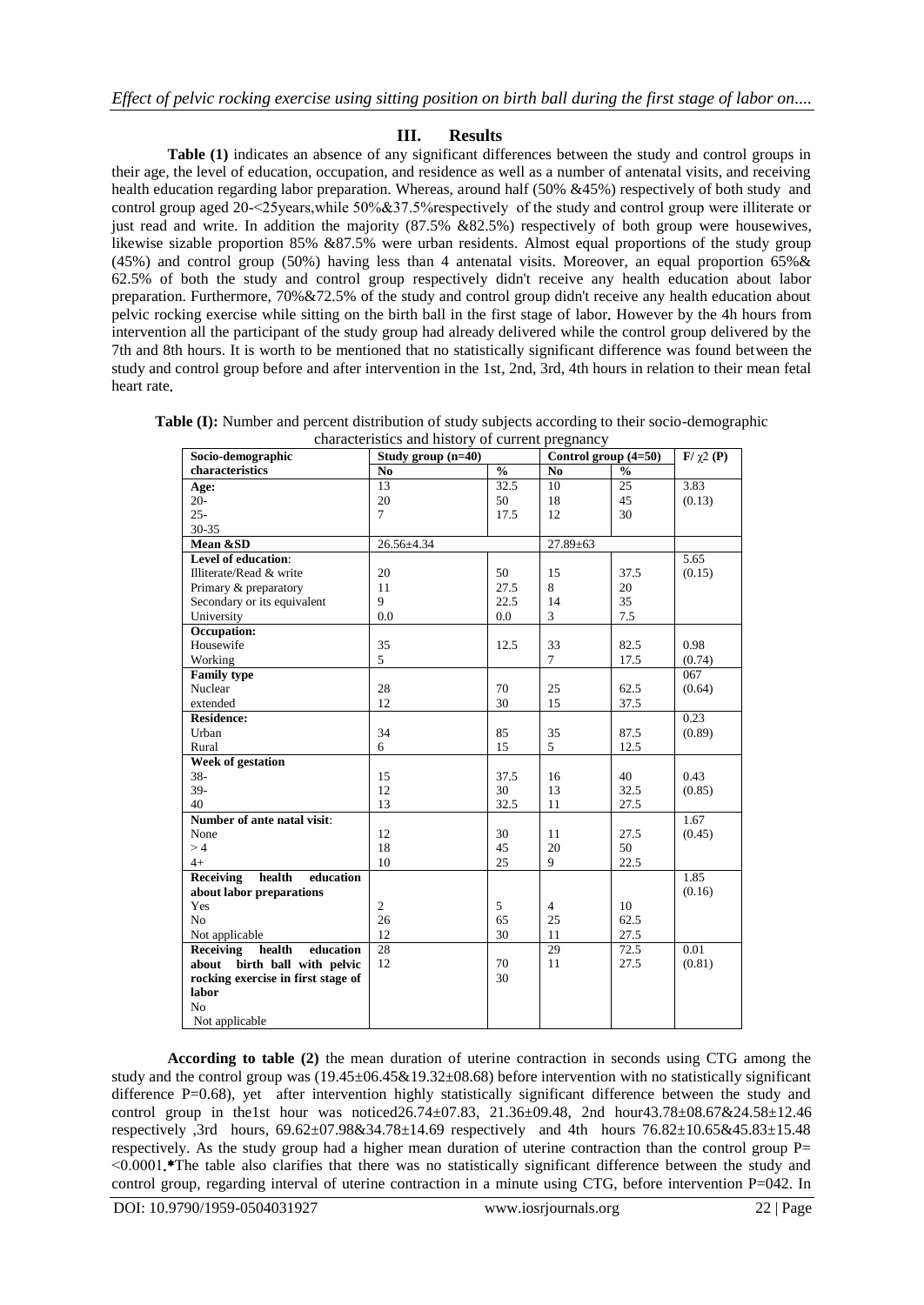contrast in 1st hour after intervention statistically, significant differences were noticed among both groups for the favor of the study group $9.45\pm074$  who shows less interval than the control group 13.67 $\pm32$ , P=0.056. 2nd,3rd,and 4th hours  $2.12\pm0.89$ ,  $1.02\pm0.51$ ,  $0.93\pm0.34$  respectively, compared with higher mean score among the control group12.65 $\pm$ 7.81, 7.86 $\pm$ 6.22&2.75 $\pm$ 1.74 respectively with highly statistically significant differences between both groups  $P = \leq 0.0001$ .

The table also portrays the mean number of uterine contraction/10 minutes using CTG. the relationship between the study and control group was not statistically significant before intervention1.35±0.52&1.56±0.65 respectively P=0.05. However after one hour statistically significant difference between both group was noted P= 0.064.also a highly statistically significant progress of the frequency uterine contraction /10 minutes was evident among the study group in 2nd hours 4.65±0.87,3rd hours 5.25±0.75,and 4th hours5.75±0.85 .On the other hands the control group shows slow in progress of uterine contraction frequency in the 2nd ,3rd,and 4th hours $(1.73\pm0.87, 2.53\pm1.82\& 3.23\pm0.89$  respectively, P= $(\leq 0.0001^*)$ 

**Table (2)**Distribution of the study subjects according to the mean duration of their uterine contractions in seconds, mean interval of uterine contraction in minutes and mean number of uterine contractions /10 minutes**.**

| 1-duration of uterine                         | study group |                   | control group |                   | $T-test (P)$                         |  |  |  |
|-----------------------------------------------|-------------|-------------------|---------------|-------------------|--------------------------------------|--|--|--|
| contractions (seconds)                        | $N=40$      | Mean &SD          | $N=40$        | Mean &SD          |                                      |  |  |  |
| <b>Before intervention</b>                    | 40          | $19.45 + 06.45$   | 40            | $19.32 \pm 08.68$ | 0.48(0.68)                           |  |  |  |
| 1 <sup>st</sup> hour                          | 40          | $26.74 \pm 07.83$ | 40            | $21.36\pm09.48$   | $4.47(0.083)$ *                      |  |  |  |
| 2 <sup>nd</sup> hour                          | 40          | $43.78 \pm 08.67$ | 40            | $24.58 \pm 12.46$ | $8.59$ (<0.0001)*                    |  |  |  |
| $3rd$ hour                                    | 40          | $69.62 \pm 07.98$ | 40            | 34.78±14.69       | $12.62 \left( \leq 0.0001 \right)^*$ |  |  |  |
| 4 <sup>th</sup> hour                          | 8           | $76.82 \pm 10.65$ | 40            | $45.83 \pm 15.48$ | 4.79 $(<0.0001)*$                    |  |  |  |
| 2-Interval of uterine contraction (minutes)   |             |                   |               |                   |                                      |  |  |  |
| Before intervention                           | 40          | $15.42 + 9.25$    | 40            | $14.52 + 9.54$    | 0.81(042)                            |  |  |  |
| 1 <sup>st</sup> hour                          | 40          | $9.45 \pm 074$    | 40            | $13.67 \pm 32$    | 0.056                                |  |  |  |
| 2 <sup>nd</sup> hour                          | 40          | $2.12 \pm 0.89$   | 40            | $12.65 \pm 7.81$  | $8.83$ (<0.0001)*                    |  |  |  |
| $\overline{3}^{\rm rd}$ hour                  | 40          | $1.02 \pm 0.51$   | 40            | $7.86 \pm 6.22$   | $6.27 \left( \leq 0.0001 \right)$ *  |  |  |  |
| $4th$ hour                                    | 8           | $0.93 \pm 0.34$   | 40            | $2.75 \pm 1.74$   | $3.78(0.001)*$                       |  |  |  |
| 3-Number of uterine contractions /10 minutes. |             |                   |               |                   |                                      |  |  |  |
| Before intervention                           | 40          | $1.35 \pm 0.52$   | 40            | $1.56 \pm 0.65$   | 1.80(0.05)                           |  |  |  |
| $1st$ hour                                    | 40          | $2.67 \pm 073$    | 40            | $1.97 \pm 0.76$   | 2.93(0.064)                          |  |  |  |
| 2 <sup>nd</sup> hour                          | 40          | $4.65 \pm 0.87$   | 40            | $1.73 \pm 0.87$   | $12.98 \left( \leq 0.0001 \right)^*$ |  |  |  |
| $3rd$ hour                                    | 40          | $5.25 \pm 0.75$   | 40            | $2.53 \pm 1.82$   | 14.36 $(<0.0001)*$                   |  |  |  |
| 4 <sup>th</sup> hour                          | 8           | $5.75 \pm 0.85$   | 40            | $3.23 \pm 0.89$   | 6.88 $(<0.0001)*$                    |  |  |  |

**Table (3)** shows no statistically significant differences between the study and control groups before intervention P=0.45, however after intervention, a highly statistically significant differences was obvious between both groups. The improvement in intensity of uterine contraction was evident among the study group. Notably, in 1st hour after intervention 45%,&25% of the study group had moderate and strong intensity compared to32%&10% of the study group. Moreover, marked progress in intensity among the study group 2nd .3rd, and 4th hours 37.5%.80%.100% had strong intensity compared to 15%,22.5%.42.5% respectively of the control group=  $\leq 0.0001*$ 

**Table (3):** Distribution of the study subjects according to their intensity of uterine contraction

| <b>Intensity of uterine contractions</b> | Study group    |               | Control group  |               | $\mathbf{F}/\gamma 2$ (P)          |
|------------------------------------------|----------------|---------------|----------------|---------------|------------------------------------|
|                                          | N <sub>0</sub> | $\frac{0}{0}$ | N <sub>0</sub> | $\frac{0}{0}$ |                                    |
| <b>Before intervention</b>               | 35             | 87.5          | 34             | 85            | 0.85(0.45)                         |
| Mild                                     | 5              | 12.5          | 6              | 15            |                                    |
| Moderate                                 |                |               |                |               |                                    |
| $1st$ hour                               |                |               |                |               |                                    |
| Mild                                     | 12             | 30            | 23             | 57.5          | $23.64 \times 0.0001$ <sup>*</sup> |
| Moderate                                 | 18             | 45            | 13             | 32.5          |                                    |
| Strong                                   | 10             | 25            | $\overline{4}$ | 10            |                                    |
| $2nd$ hour                               |                |               |                |               | 45.42 $($ 0.0001) <sup>*</sup>     |
| Mild                                     | $\Omega$       | 0.0           | 20             | 50            |                                    |
| Moderate                                 | 25             | 62.5          | 14             | 35            |                                    |
| Strong                                   | 15             | 37.5          | 6              | 15            |                                    |
| $3rd$ hour                               |                |               |                |               | 54.32 $($ 0.0001) <sup>*</sup>     |
| Mild                                     | $\theta$       | 0.0           | 18             | 45            |                                    |
| Moderate                                 | 8              | 20            | 13             | 32.5          |                                    |
| Strong                                   | 32             | 80            | 9              | 22.5          |                                    |
| $4th$ hour                               | $N=8$          |               | $N=40$         |               | 16.58 ( $\Box$ 0.0001)*            |
| Mild                                     | $\theta$       | 0.0           | 8              | 20            |                                    |
| Moderate                                 | $\theta$       | 0.0           | 15             | 37.5          |                                    |
| Strong                                   | 8              | 100           | 17             | 42.5          |                                    |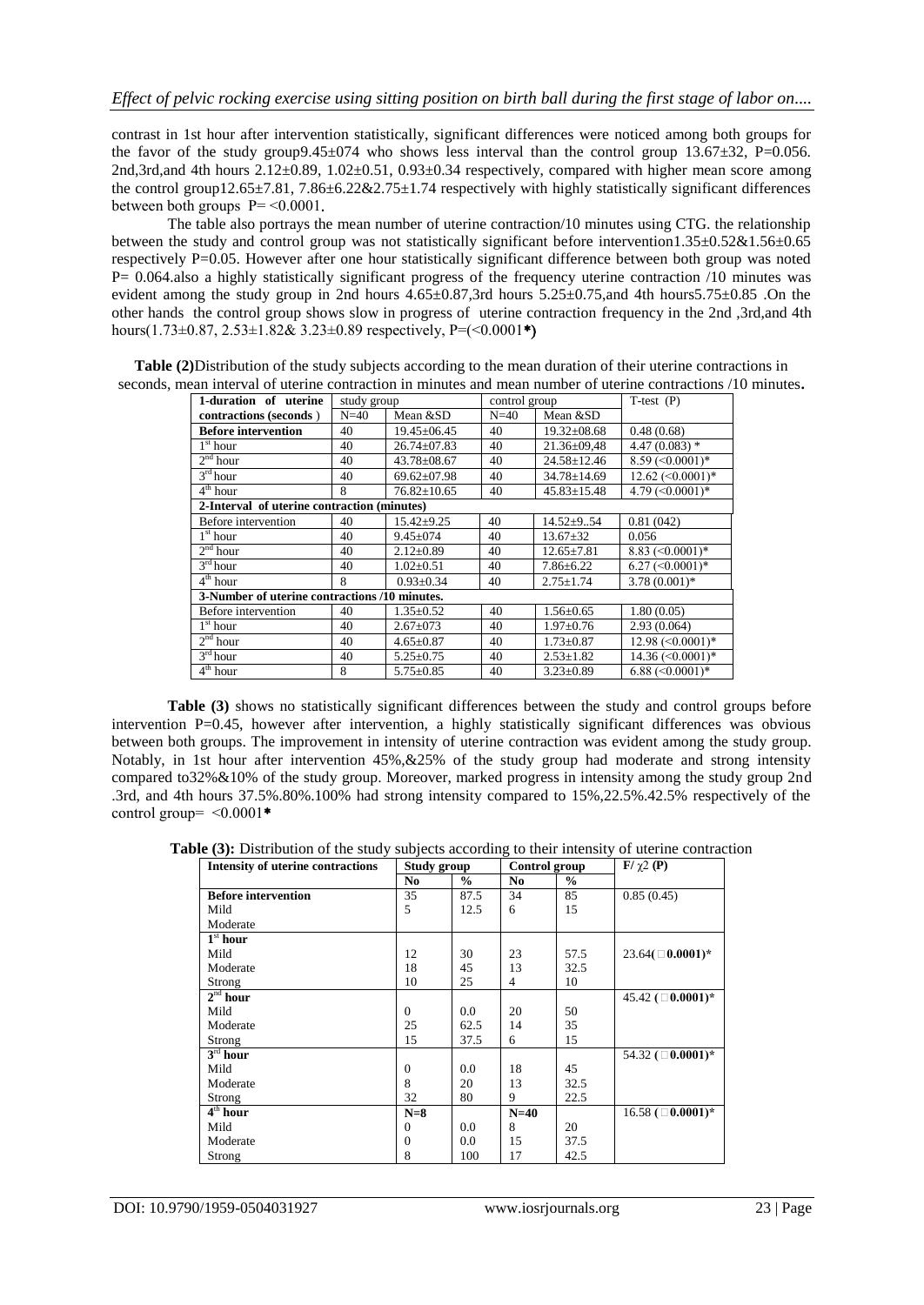**Table (4)** Indicates absence of any statistically significant difference between the study and control group in relation to cervical dilatation before intervention  $P = (0.568)$ . However, a highly statistically significant difference was found between both groups in the 2nd,3rd ,&4th hours after intervention as the study group had a higher mean score of cervical dilatation5.89±0.82, 9.65±074&10.00±0.00respectively compared to3.94±0.76,  $4.45\pm0.86$  &  $5.38\pm1.12$  respectively of the control group P= (<0.0001.\*). The table also illustrates that there is no statistically significant difference recognized between the study and control groups before intervention (P=0.639) regarding the fetal head descent/fifth. A slight improvement in the head descent was noted among the study group after one hour with significant difference P=0.007\*. The difference was highly statistically significant ( $P = \langle 0.0001 \rangle^*$  in favor of the study group after 2nd, 3rd, &4th hours from intervention. Concerning mean score of pain, no significant difference between the study and control group before intervention P= 128. However after one hour from intervention the study group experience less pain than the control group  $P= 0001^*$ . Astatically high significant difference between both groups after the 2nd, 3rd, &4th hours from intervention P=  $(\leq 0.0001)^*$ .as the study group had less mean pain score than the control group. In the 2nd hour 6.97 $\pm$  1.58 $\&$ 8.50  $\pm$  1.83 respectively, in the 3rd hour7.57 $\pm$  1.69&9.29 $\pm$  1.10 respectively, and in the 4th hour 7.82±10.65&9.83±15.48 respectively

| descent/fifth and mean Pain Scores. |             |               |               |             |              |  |  |
|-------------------------------------|-------------|---------------|---------------|-------------|--------------|--|--|
| 1-Cervical dilatation (cm)          | study group |               | control group |             | $T-test (P)$ |  |  |
|                                     | $N=40$      | Mean &SD      | $N=40$        | Mean &SD    |              |  |  |
| <b>Before intervention</b>          | 40          | $3.56 + 0.56$ | 40            | $2.87+0.53$ | 0.54(0.568)  |  |  |

**Table (4):** Distribution of the study subjects according to their mean cervical dilatation (cm),fetal head

|                            | $N=40$ | Mean &SD         | $N=40$     | Mean &SD         |                       |
|----------------------------|--------|------------------|------------|------------------|-----------------------|
| <b>Before intervention</b> | 40     | $3.56 \pm 0.56$  | 40         | $2.87 \pm 0.53$  | 0.54(0.568)           |
| $1st$ hour                 | 40     | $4.53 \pm 0.72$  | 40         | $3.56 \pm 0.47$  | $5.72$ $(0.032)$ *    |
| $2nd$ hour                 | 40     | $5.89 \pm 0.82$  | 40         | $3.94 + 0.76$    | $14.23$ $(< 0.0001)*$ |
| $3rd$ hour                 | 40     | $9.65 \pm 0.74$  | 40         | $4.45 \pm 0.86$  | $26.68$ (<0.0001)*    |
| $4th$ hour                 | 8      | $10.00 \pm 0.00$ | 40         | $5.38 \pm 1.12$  | 29.34 (< 0.0001)*     |
| 3-fetal head descent/fifth |        |                  |            |                  |                       |
| <b>Before intervention</b> | 40     | $4.97 \pm 0.63$  | 40         | $4.89 \pm 078$   | $X2=2.544$ ; $p0.639$ |
| $1st$ hour                 | 40     | $3.85 \pm 0.83$  | 40         | $4.21 \pm 073$   | 3.67 ( $p = 0.007*$   |
| 2 <sup>nd</sup> hour       | 40     | $2.04 \pm 073$   | 40         | $4.76 \pm 0.076$ | $14.38$ $(< 0.0001)*$ |
| $3rd$ hour                 | 40     | $0.23 \pm 0.53$  | $40^\circ$ | $3.89 \pm 068$   | 23.93 $(<0.0001)*$    |
| $4th$ hour                 | 8      | $0.01 \pm 0.21$  | 40         | $3.48 \pm 072$   | 13.63 $(<0.0001)*$    |
| <b>Mean Pain Scores</b>    |        |                  |            |                  |                       |
| <b>Before intervention</b> | 40     | $8.57 \pm 1.43$  | 40         | $7.80 \pm 2.31$  | 0.128                 |
| 1 <sup>st</sup> hour       | 40     | $6.93 \pm 1.61$  | 40         | $8.50 \pm 1.83$  | $.0001*$              |
| 2 <sup>nd</sup> hour       | 40     | $6.97 \pm 1.58$  | 40         | 8.92 1.31        | $(<0.0001)*$          |
| $3rd$ hour                 | 40     | $7.57 \pm 1.69$  | 40         | $9.29 \pm 1.10$  | $(<0.0001)*$          |
| $4th$ hour                 | 8      | $7.82 \pm 10.65$ | 40         | $9.83 \pm 15.48$ | $(<0.0001)*$          |

**Table (5)** illustrates the percent distribution of the study subjects according to the duration of the first, second and third stage of labor. Duration of the first stage was 8 to 10 hours among the entire study group (100%) compared to 57.5% of the control group. However, the duration of the second stage of labor was10 to 30 minutes among 17.5% of the study group compared none of the control group. On the other hands, it was more than 30 minutes to I hour among the majority 82.5% of the study group compared to 62.5% of the control group with significant differences  $P = \langle 0.0001$ . Furthermore, the duration of the third stage of labor was 10 to 20 minutes among the entire study subjects (100%) ,compared to 37.5% of the control group. There were statistically significant differences between the study and control group regarding 1st stage(P=0.000)\* ,2nd stage (P= $\leq 0.0001$ )\* and 3rd stage (P= $0.000$ )\*

**Table (5):** Distribution of the study subjects according to duration of first, second and third stage of labor

| <b>Duration of labor stages</b> |     | Study group $(n=40)$ | Control group $(n=40)$ |      | $F/\Box 2(P)$                        |
|---------------------------------|-----|----------------------|------------------------|------|--------------------------------------|
|                                 | No  | $\%$                 | NO                     | $\%$ |                                      |
| 1st stage(hours)                | 40  | 100                  | 23                     | 57.5 | $20.21(0.000)*$                      |
| $8 - 10$                        | 0.0 | 00.00                | 17                     | 42.5 |                                      |
| $>10-14$                        |     |                      |                        |      |                                      |
| 2nd stage(minutes)              |     |                      |                        |      | $29.76 \left( \leq 0.0001 \right)^*$ |
| $10-30$                         |     | 17.5                 | 0.0                    | 0.0  |                                      |
| $>30-1$ hour                    | 33  | 82.5                 | 25                     | 62.5 |                                      |
| $>1$ hour                       | 0.0 | 0.0                  | 15                     | 27.5 |                                      |
| 3rd stage (minutes)             |     |                      |                        |      | $12.70(0.000)*$                      |
| $10-20$                         | 40  | 100                  | 15                     | 37.5 |                                      |
| $> 20-30$                       | 0.0 | 0.0                  | 25                     | 62.5 |                                      |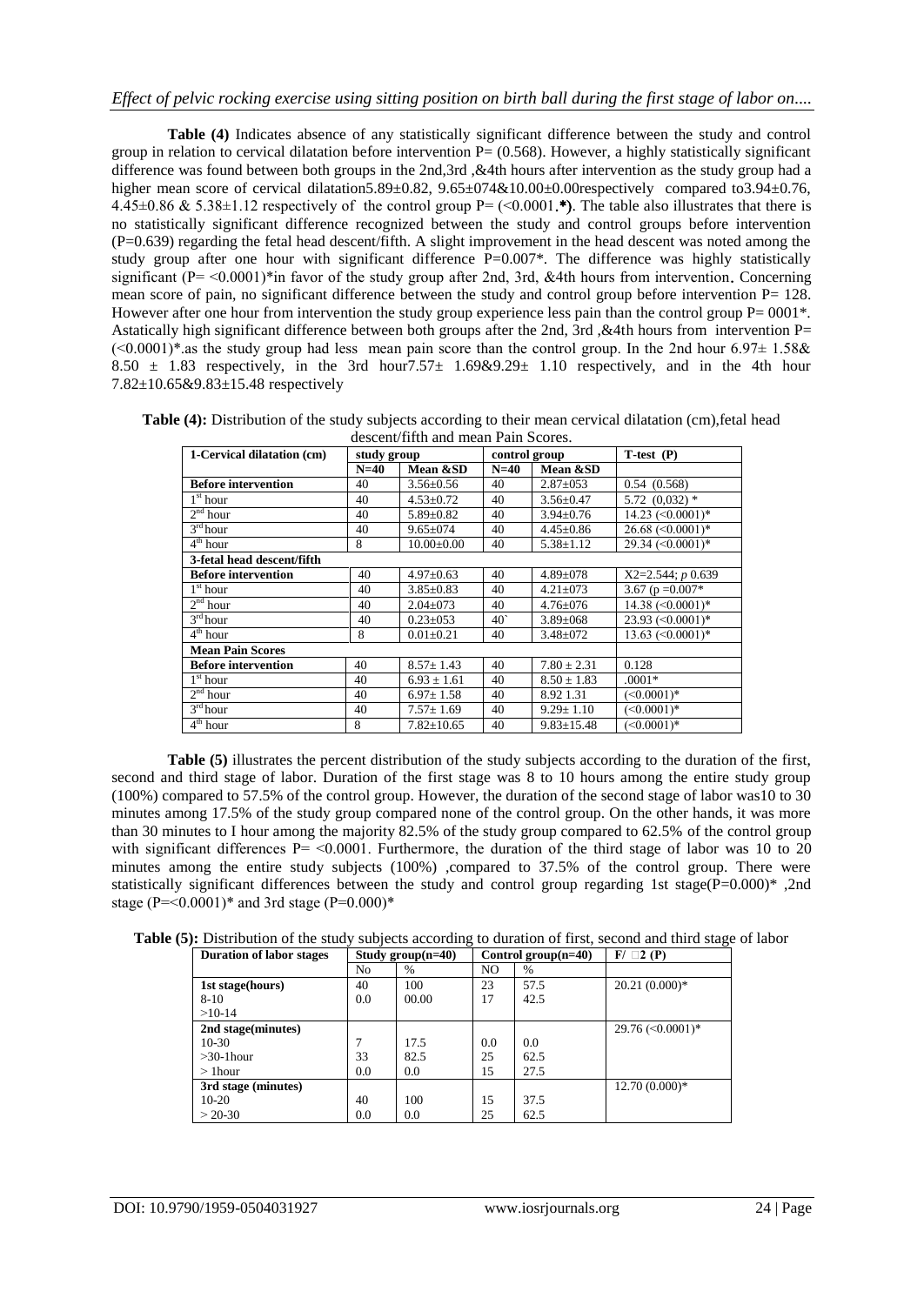## **IV. Discussion**

The effects of different positions during labor on maternal and fetal outcomes are rarely in agreement. Emerging of evidence in this field is often controversial and meager. The WHO<sup>(12)</sup>concluded that there is no evidence to support of supine position during the first stage of labor. It was recommended that women encouraged assuming the most convenient position while inclusive recumbent and dorsal position should be avoided. For a long time, positions during labor were freely changed and modified according to parturient desires. (13, 14) Therefore, maternity nurses may suggest alternative position and support the women in choosing ones that are most conducive to her individualized needs and phase of labor. Parturient women usually respond to her own body's cues, assuming upright positions or changing position frequently to find the best fit for the fetus through the pelvis . Although the birth ball has been used in a variety of birth settings and is believed to be a simple, effective, and safe method of promoting the progress of labor and relieving pain , there have been few studies to substantiate this belief.  $(8, 15)$  This study has shed some lights on the effects of practicing pelvic rocking exercise while sitting on the birth ball during childbirth. Its findings suggest that recourse to the birth ball could reduce pain and, improve the progress and shorten the first stage of labor, in addition, promotion of maternal comfort that women were satisfied with its use.

The results of the present study revealed that participants of both the study and control groups were matching in almost all aspects of their demographic characters and reproductive history. This matching is useful in limiting extraneous variables, which could interfere with the effect of the intended intervention on labor progress. On measuring vital signs as a part of ongoing assessment no statistically significant differences between both groups was noted, however, a slight increase in temperature was noticed among the study group 2 hours after intervention. This might be possibly explained as increase heat production by increased number, frequency, intensity and duration .of uterine contraction. Conversely, the findingPullen *et al* (2012)<sup>(16)</sup> demonstrated that the parturient body temperature increased with the length of labor. They explained this as long labor sustains an inflammatory process that may result in temperature. This was not true in the current study results, where the study group had significantly shorter duration than the control group .

It was obvious that Birth ball exercises improve the progress of uterine contraction, whereas no statistically significant differences between the study and control group before practicing pelvic rocking exercise while sitting on birth ball, however a positive significant correlation was evident among the study group in term of increase number of uterine contraction /10 minutes, stronger uterine intensity, and increased duration ,as well as decreased interval during the 2nd, 3rd,and 4th hours after intervention. Likewise, the control group shows less progress of uterine contraction. The effects of sitting position on the birth ball and doing pelvic rocking exercise are eminent, where the sitting positions use gravity effect which potentially reduces aorto-caval compression, resulting in strengthened uterine contraction.in addition, it aids descent of fetal head into the pelvis. As the head is applied directly and evenly on the cervix, uterine contraction is intensified in strength, regularity, and frequency. This efficiency of uterine contractions aids cervical dilatation and successful completion of the first stage of labor. (17, 18,19)

Pelvic rocking exercise appears to be effective in reducing ligament pain intensity and pain duration. This exercise promotes patient comfort and facilitates self-care in pain relief during labor. Pelvic rocking, the form of swaying back and forth, allows the woman's pelvis to move and encourages the fetus to descend. It must be reinforced that in the upright position, gravity helps delivery of the fetus. These inexpensive nonpharmacologic methods can be combined or used sequentially to enhance the overall effect.  $(20, 21)$ 

On assessing cervical dilatation the study group shows significant improvement during the 2nd, 3rd and fourth hours after intervention than the control group. This can be interpreted as the effects of setting position and performing regular pelvic rocking exercise facilitate in the widening of the pelvic outlet which in turn aids fetus descent in the pelvis, as well as intensified uterine contraction. Subsequently exerts direct pressure on the cervix leading to progress in cervical dilatation and effacement.  $(22, 23)$  The present finding is compatible with the results of Gau*et al* (2011)(24)and Hau, *et al* (2012)(25)they emphasized that effective contraction is vital to aid cervical dilatation. However systematic review by Lawrence *et al* (2009)<sup>(26)</sup> elaborated that cervical dilatation was improved among women who assumed the upright position and frequently changing it during the first stage of labor than those who remained in a supine position.

It was evident that Fetal heart rate (FHR) had significant differences between the study and control group after practicing for the favor of the study group during  $1<sup>st</sup>$  stage of labor. This implies that maternal practicing pelvic rocking exercise while sitting on birth ball significantly affect FHR, A woman's pelvic outlet increases as much as 30% when using sitting position and follow pelvic rocking exercise, offers optimal perineal stretching; less muscular effort; optimal oxygen and blood flow to the baby; and the most effective angle for descent of the baby so the baby may descend more easily during labor and birth. Conversely using supine position leads to Aortocaval compression syndrome whereas the gravid uterus compress the abdominal aorta and inferior vena cava causes low maternal blood pressure (hypotension), FHR deceleration and fetal distress. On the contrary, the current finding compatible with the results which carried by Lawrence *et al*  $(2009)^{(26)}$ ,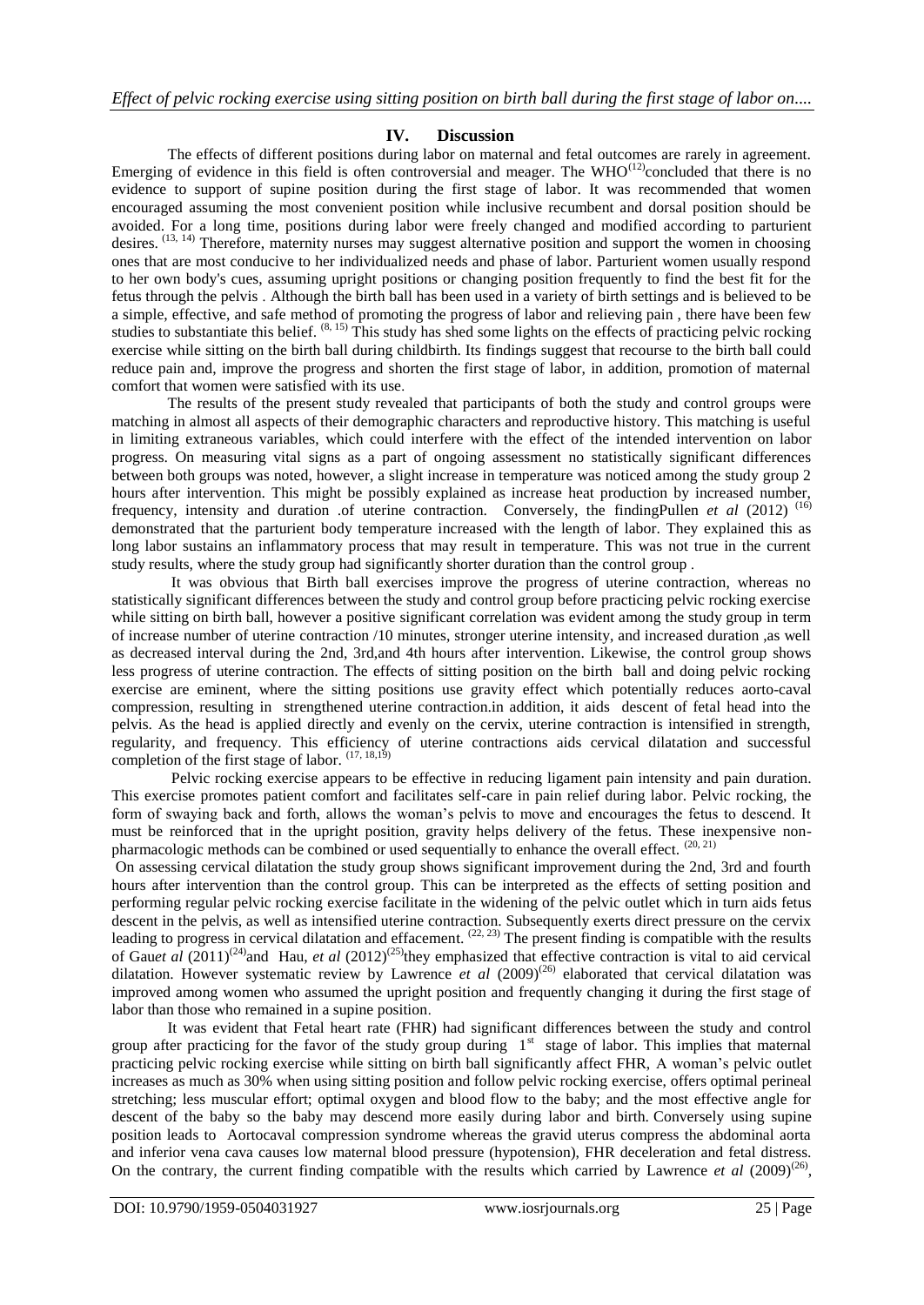Humphrey *et a l(2005)<sup>(27)</sup>*, and Athukorala*et al (2006)<sup>(28)</sup>* they clarified that supine position is associated with compression of inferior vena cava and impairment of fetal oxygenation .ultimately the upright position improves fetal condition through supplying adequate oxygen. Moreover, the results of [Lawrence](http://www.ncbi.nlm.nih.gov/pubmed/?term=Lawrence%20A%5BAuthor%5D&cauthor=true&cauthor_uid=24105444) *et al* (2013)<sup>(17)</sup> and Zwelling E  $(2010)^{(29)}$  Declared that there were significant differences between the upright positions ad recumbent position in terms of fetal heart rate and fetal distress which requiring immediate delivery.

Virtually it was obvious that significantly positive correlation between practicing birth ball exercise and fetal head descent/fifth among the study group during the 4th hour after intervention compared to the control group who manifest slow progress, this can be explained as following regular pelvic rocking exercise while assuming sitting position on birth ball facilitate increasing the antro posterior diameter of the pelvis while the women lean forward and backwards consequently it help to guide the fetal head into the pelvis. Gizzo*et al (*2014)(15) confirmed that parturient assuming alternative upright position had a favoring gravity effect in aligning the fetus to the birth canal , increasing pelvic outlet diameter ,intensifies the uterine contractions, as well as reducing intrapartum maternal and neonatal complication.

The duration of the 1st,2nd, and 3rd stage of labor elucidates a high significantly shorter duration among the study group than the control group. It worth noting that study group was delivered after 4 hours from starting active phase while the control group needed8 hours. This is encouraging since it may indicate the positive effects of the birth ball in labor which allows the adoption of the upright, seated and with a slight pelvic rocking exercise; it also strengthens the muscles of the pelvic floor, specifically the pubococcygeus and levatorani, and the fascia of the pelvis. The parturient will have freedom of movement, will do perineal exercises and as a result will be actively participating in the process of childbirth as it may facilitate the descent and rotation of the fetal, improvement in uterine blood flow, making contractions more effective and it also helps in cervical dilation. Eventually shortening the duration of labor stages. The results are in accordance with Rana K, *et al*  $(2013)^{(30)}$  and Gizzo*et al*  $(2014)^{(15)}$ concluded that the mean duration of labor hours among the nulliparous women who assumed alternative upright position was significantly less than who are adopting supine or recumbent position.

The results showed that after controlling for several variables with potential effects on labor pain, scores were significantly lower in the intervention group The quantitative pooling of the studies showed a statistically significant decrease in labor pain when the birth ball was used in the first stage of labor. There are some potential mechanisms to explain why using a birth ball might reduce labor pain. The first endogenous mechanism is gate control theory, which consists of applying non-painful massages to painful areas. This mechanism acts mainly on the sensory discriminative component of pain, by blocking part of the nociceptive message in the spine. Based on this theory, the birth ball may provide support for the perineum without applying significant pressure Vaijayanthimalaetal(2014)<sup>(21)</sup>;Humphrey *et al* (2005)<sup>(27)</sup> and Athukoralaet al (2006).<sup>(28)</sup> Substantially the decrease in lumbar pain that occurs in the sitting position might be attributed to decreased pressure on nerve filaments that lie over the iliosacral joint and its immediate surrounding area. This hypothesis is supported by other studies that have found that during the contraction, the birth ball assists the laboring woman to tune out painful stimuli by distracting from the labor pain. Also seems that birth ball exercises during labor promote comfort and relaxation, which can build a woman confidence to cope with pain, thus, maintaining a sense of mastery and well-being, instead of passive compliance.This is also in agreement with the findings of Chaillet*et al* (2014)<sup>(31)</sup> and Leung *et al* (2013)<sup>(32)</sup>indicated that women who underwent the early stage of labor in the upright position (sitting or standing) had less pain. Taavoni et al (2011) (33) and Zwelling.et al (2010) <sup>(34)</sup> proposed that the sitting position offers an effective method of relieving lower back pain during cervical dilation.

## **V. Conclusion**

Based on the finding of the present study, it can be concluded the results of the present study supports its hypothesis that is to say a positive significant correlation of sitting on birth ball ,practicing pelvic rocking exercise during first stage and progress of labor was evident. Whereas significant worthy improvement in the progress of the first stage of labor was obvious among the study group than the control group in terms of stronger uterine contraction, faster cervical dilatation and effacement. As well as faster fetal head descent and shorter duration of the three stages of labor. A birth ball exercise also reflects statistically significant reduction labor pain level among the study group

## **VI. Recommendation**

- 1. The birth ball exercise could be an effective adjunctive tool as non-pharmacological, complementary care strategies for supporting the women in labor
- 2. Practicing pelvic rocking exercise while sitting on birth ball could be advocated as one of the significant modalities to improve labor progress, manage pain, as well as promote self-control and attain more satisfactory birthing experience